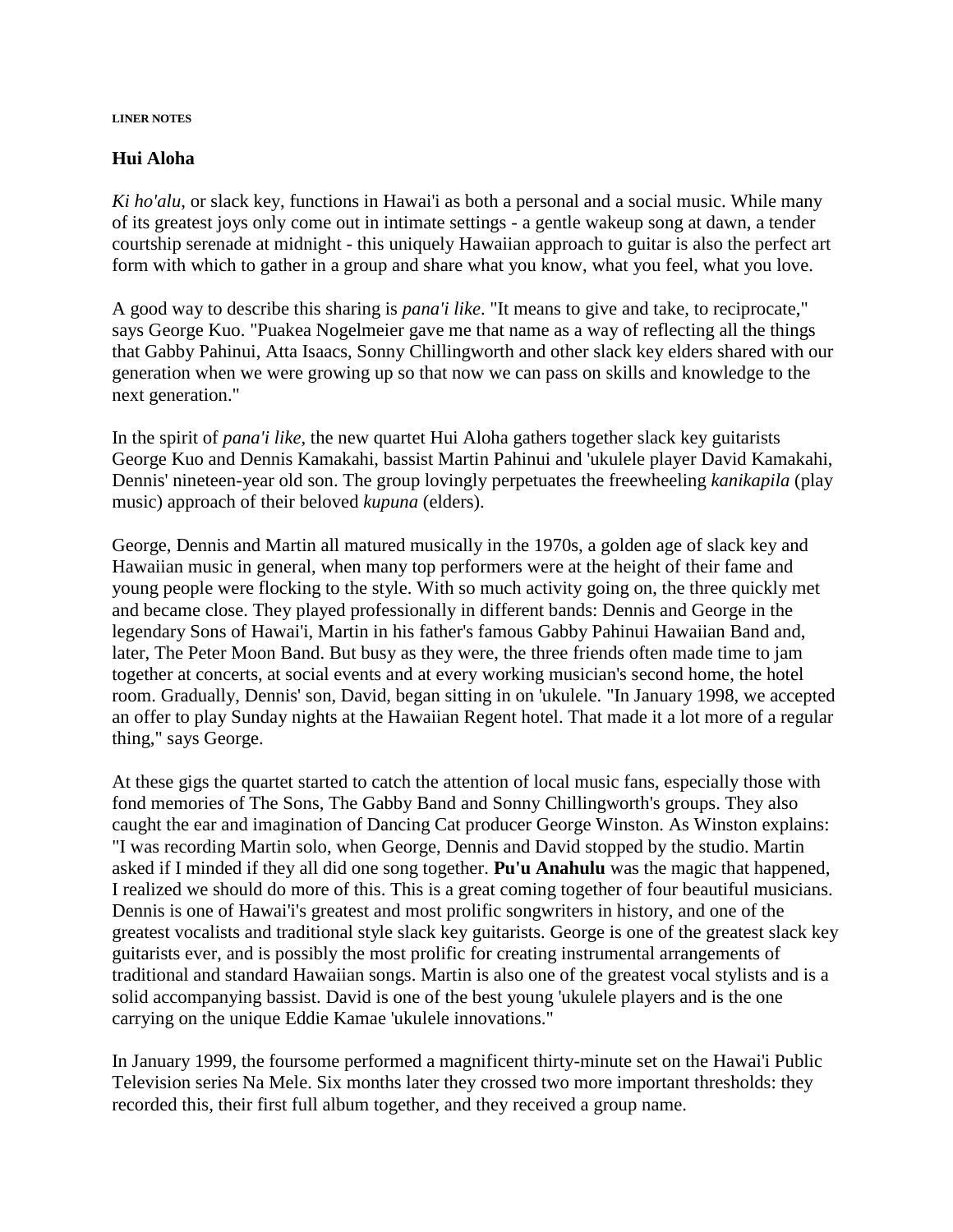"*Hui Aloha* means meeting of compassion," says Dennis. "It's the name of a church in Kaupo, Maui. The church was built in 1831 and was in ruins when I first saw it in 1977. Thanks to the tireless efforts of a few friends of Eddie Kamae and the Sons of Hawai'i, the renovated church was able to reopen in 1978 in its original pristine condition: a gift of love given back to the great Creator of us all. And like the name of the church, whenever George, Martin, David and I play music together, we play it with all the love and feeling that God has given us."

# **THE SONGS:**

1. *Steal Away* (vocal) **Dennis:** Lead & background vocals & Baby Taylor guitar in C Mauna Loa Tuning (C-G-E-G-A-E) capoed up 2 frets to the key of D **George:** Yairi double neck guitar with 6 string neck in C Wahine Tuning (C-G-D-G-B-D) capoed up 2 frets to the key of D **David:** 'Ukulele & background vocals **Martin:** Electric bass & background vocals

A new original by Dennis, **Steal Away** celebrates the renewal of love between two people. The rhythmic bounce and melodic lilt reflect Dennis' great love of country music.

Steal away, In the dark of the night Staying out of sight, In the shadow of love, Baby, holding you tight forever.

Steal away, Never leave you alone, I'll be coming home, Nevermore to wander, Nevermore to roam, Never ever...

CHORUS: Don't look so sad, This time the love is here to stay, Just remember me in the darkness of the night, That conceals the love that I intend to steal away

Steal away, Just the thought of you, In the center of my mind, Keeps me always hoping, That you'll be mine forever.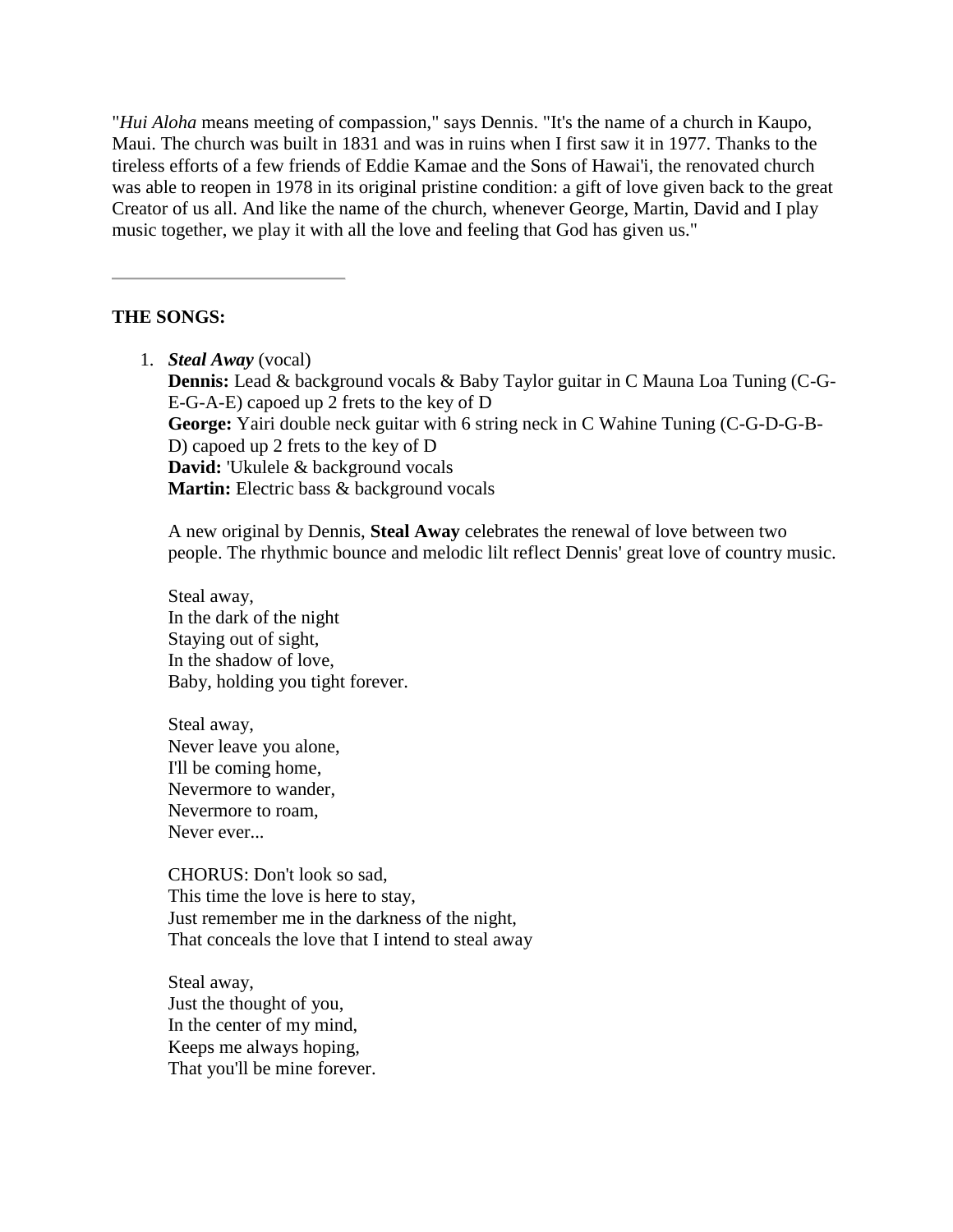Steal away, The desire for you, Dwells deep inside, And keeps me aware, That the ties that bind could sever.

2. *Pa'ahana* (vocal)

**Dennis:** Baby Taylor guitar in G Major "Taro Patch" Tuning (D-G-D-G-B-D) capoed up 2 frets to the key of A **George:** Yairi double neck guitar with 6 string neck in G Major Tuning capoed up 2 frets to the key of A **David:** 'Ukulele Martin: Lead & background vocals & electric bass

Attributed to James Kaolokula, Sr., **Pa'ahana** is a *mele inoa* (name song) for a girl who ran away from home to live in the Wahiawa uplands. Like many old Hawaiian songs, it has many verses. Since at least the 1920s, it has been popular among slack key and steel guitarists. Sonny Chillingworth [\(ENDLESSLY\)](http://dancingcat.com/artists/sonny_chillingworth/recordings_01.html#album1) and Led Kaapana with Bob Brozman (KIKA KILA MEETS KI HO'ALU) have both recently recorded instrumental versions.

*He mele he inoa no Pa'ahana* A name song of Pa'ahana *Kaikamahine noho kuahiwi* A young maiden dwelling in the mountains

*A na'u i noho aku 'ia Waokele* I was forced to take refuge at Waokele *'Ia uka 'iu'iu o Wahiawa* In the lofty uplands of Wahiawa

*O kahi mu'umu'u pili ika 'ili* I fashioned a pullover dress which clung to my body *Oka lau la'i ko'u kapa ia* It was made from leaves of the Ti plant

*'Opae 'oeha'a o ke kahawai* The 'oeha'a prawn from the stream *O ka hua o ke kuawa, ka'u ahi 'ia* And the guava fruit I cooked over an open fire

*Ha'ina 'ia mai ana ka puana* We tell the refrain *He mele he inoa no Pa'ahana* A name song for Pa'ahana

Translated by Aaron Mahi.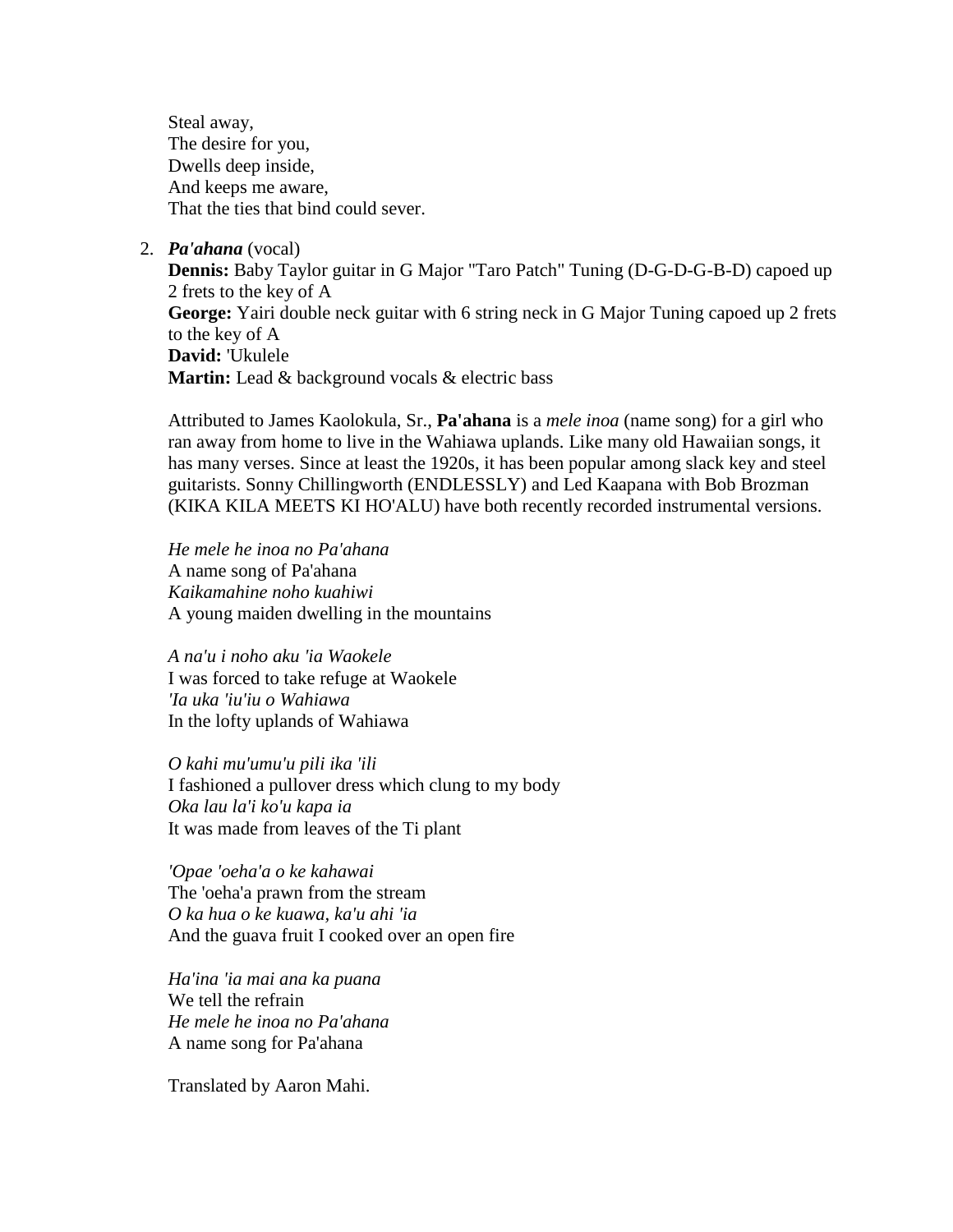3. *Pu'u Anahulu* (vocal)

**Dennis:** 6 string guitar in C Mauna Loa Tuning **George:** Double neck guitar with 6 string neck in C Wahine Tuning & 12 string neck in C Mauna Loa Tuning **David:** 'Ukulele **Martin:** Vocals & electric bass

This *paniolo* (Hawaiian cowboy) classic uses images of a *pu'u* (hill) and *'o'o* birds to discuss love on the Big Island of Hawai'i. Closely identified today with the Pahinui family, the song often comes out around two a.m. when the ice in the cooler has melted and thoughts have turned to earlier times. "Sometimes you get to playing it and it just takes you to another place," says George. Martin, who sings the soulful lead vocal, learned it from his father, with whom he recorded a classic version for the celebrated album THE GABBY PAHINUI HAWAIIAN BAND, VOL. 1 (Panini 1007). Martin's brother Cyril has released a stirring solo instrumental version on NIGHT MOON - PO MAHINA (Dancing Cat).

*Nani wale Pu'u Anahulu i ka 'iu'iu* Beautiful Pu'u Anahulu in its lofty realm. *'Aina pali kaulana pu'u kinikini* A land of cliffs famous for its many hills

*HUI: Lu'ia mai lu'ia mai ko'oukou Aloha* CHORUS: Offer, give your love *E na manu 'o'o hulu melemele* Oh you 'o'o birds with yellow feathers

*Ua helu'ai na pu'u o Anahulu* The hills of Anahulu have been counted *Kapa 'ia ka inoa Pu'u-anahulu* And the name Pu'u-anahulu is given

*No ka betera nani a ke akua* For the beautiful house of God *Kapa ka inoa ka lamaku i keola* Named the standing light of life

*Ha'ina 'ia mai ana ka puana* Tell the theme of my song *Kaulana kou inoa Pu'u-anahulu* Famous is your name Pu'u-anahulu

Translated by Larry Lindsey Kimura.

#### 4. *Palolo* (vocal)

**Dennis:** Baby Taylor guitar in C Mauna Loa Tuning & background vocals **George:** Lead vocals & Yairi double neck guitar with 6 string neck in C Wahine Tuning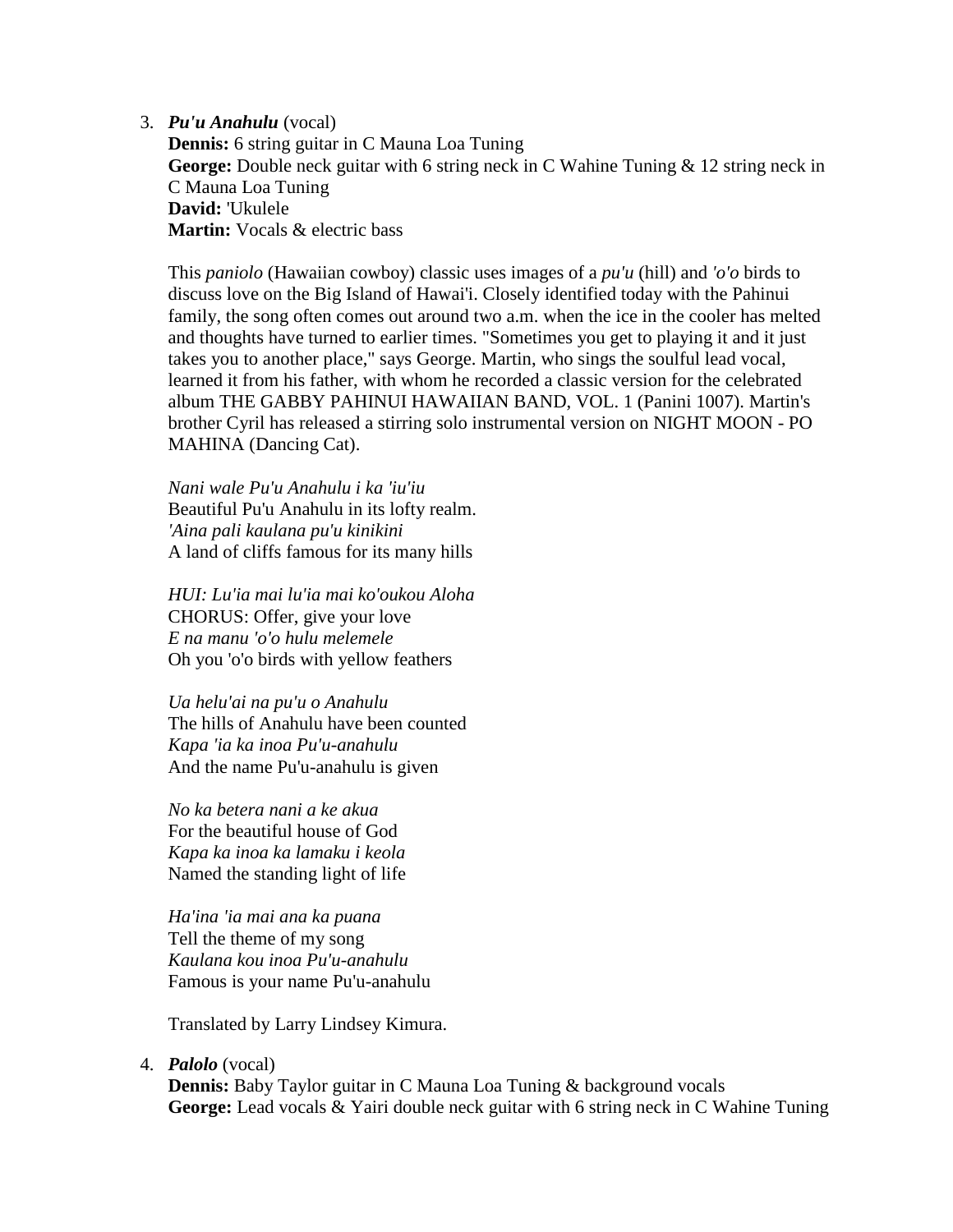& 12 string neck in C Mauna Loa Tuning **David:** 'Ukulele **Martin:** Electric bass & background vocals

A slack key standard, **Palolo** is a *mele pana* (place song) written by Charles E. King for a neighborhood in Honolulu nestled against the Ko'olau mountains. As George says, it's frequently played at backyard get togethers, where the barbecue is full of food and the ice chest overflows with everyone's favorite beverages.

Familiar recordings include Gabby Pahinui's classic 1973 version on RABBIT ISLAND MUSIC FESTIVAL (Panini 1004) and Ka'au Crater Boys' 1993 hit, featuring the highly influential 'ukulele master Troy Fernandez, VALLEY STYLE (Roy Sakuma Productions 4000). George, who lives in Palolo, chose the song. "I love to sit on my back porch and gaze at the valley," he says, "and enjoy the gentle breeze that blows in the mana. When I get together with Nina Keali'iwahamana and her husband, Gordon Rapozo, we sing the song and stand up to salute all the fond memories of the times when every night was a party in Palolo."

George, who lives in Palolo, chose the song.

*Ho'i ke Aloha ai Palolo* I return to Palolo to my sweetheart *I ka ua Lililehua e kilihune nei* Where the Lililehua rain gently falls as a light mist

*Kani 'a ka leo o ke kolohala* The pheasant calls out *I ka ulu kukui honehone nei* Amongst the kukui trees an aluring song

*Pumehana kaua i ke Aloha* You and I are warmed by our love *I ka pili i ke anu o ke kuahiwi* For we cling together guarded from the cold of the mountains

*Ua lawa kaua e ke Aloha* To be in love is enough *Honi iho nei ho'i i ka pu'uwai* To kiss indeed is a pleasure to the heart

*Ha'ina 'ia mai ana ka puana* We tell the refrain *I ka ua Lililehua e kilihune nei* Of where the Lililehua rain gently falls as a light spray

Translated by Aaron Mahi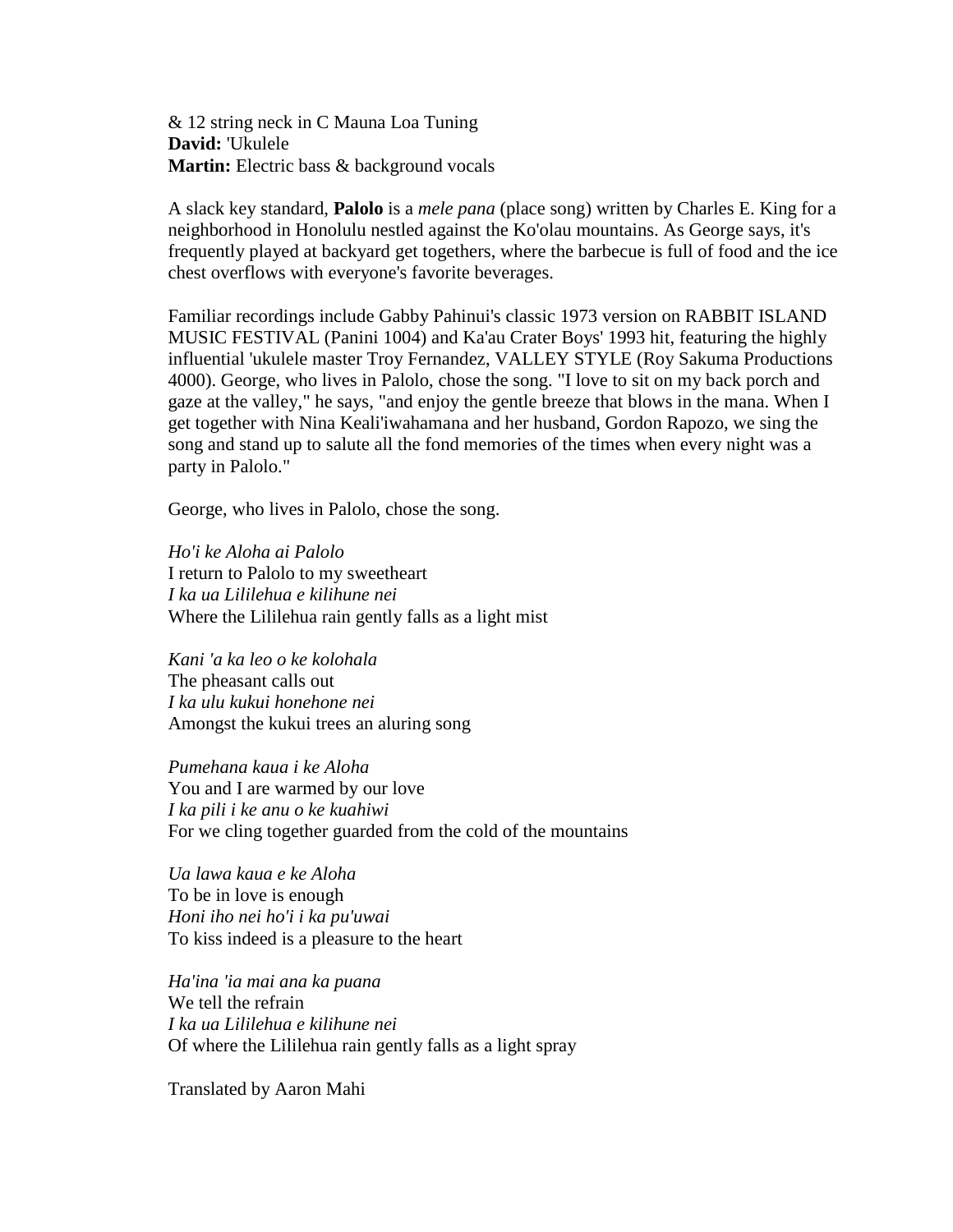5. *Monterey Sunrise* (instrumental)

**Dennis:** Baby Taylor guitar in C Mauna Loa Tuning **George:** Yairi double guitar with 6 string neck in C Wahine Tuning **David:** 'Ukulele **Martin:** Electric bass

On the road on New Year's Day 1997 in Monterey, CA, Dennis rose a little earlier than the sun. "I went out of my hotel room to witness the dawn of a new year," he says. "I heard music rise from the sound of the sea as it washed upon the shore. A haunting yet melodic tune began to echo with the sound of an orchestra playing in my head."

# 6. *Wai O Minehaha* (vocal)

**Dennis:** Lead & background vocals & Taylor 6 string guitar model 612CE in G Major Tuning **George:** Yairi double neck guitar with 6 string neck in G Major Tuning **David:** 'Ukulele **Martin:** Electric bass

By Robert Wai'ale'ale, father of another famous composer, Lena Machado, **Wai O Minehaha** describes the beauty of the Manawaiopuna uplands on Kaua'i. The double waterfall there serves as a perfect symbol for a romantic couple.

*Aia i ka uka a'o Manawaiopuna,* There in the uplands of Manawaiopuna, *Na wai palua i ke alo pali. Ua 'ike i ka wailele a'o Mopua,* Seen is the waterfall of Mopua, *I ke ani i ka lau o ka makani.* That beckons the numerous winds.

# HUI (CHORUS):

*Pulu au i ka hunahuna wai,* I am drenched by the fresh water mist, *Wai kaulana a'o Minehaha.* Famous water of Minehaha. *I laila ku 'upu, ku'u li'a ana,* There is my desire, my strong yearning, *I ka wailele o Manawaiopuna.* At the waterfall of Manawaiopuna.

Translated by Dennis Kamakahi

7. *Lepe 'Ula'ula* (vocal)

**Dennis:** Baby Taylor guitar in C Mauna Loa Tuning **George:** Yairi double neck guitar with 6 string neck in C Wahine Tuning & 12 string neck in C Mauna Loa Tuning **David:** 'Ukulele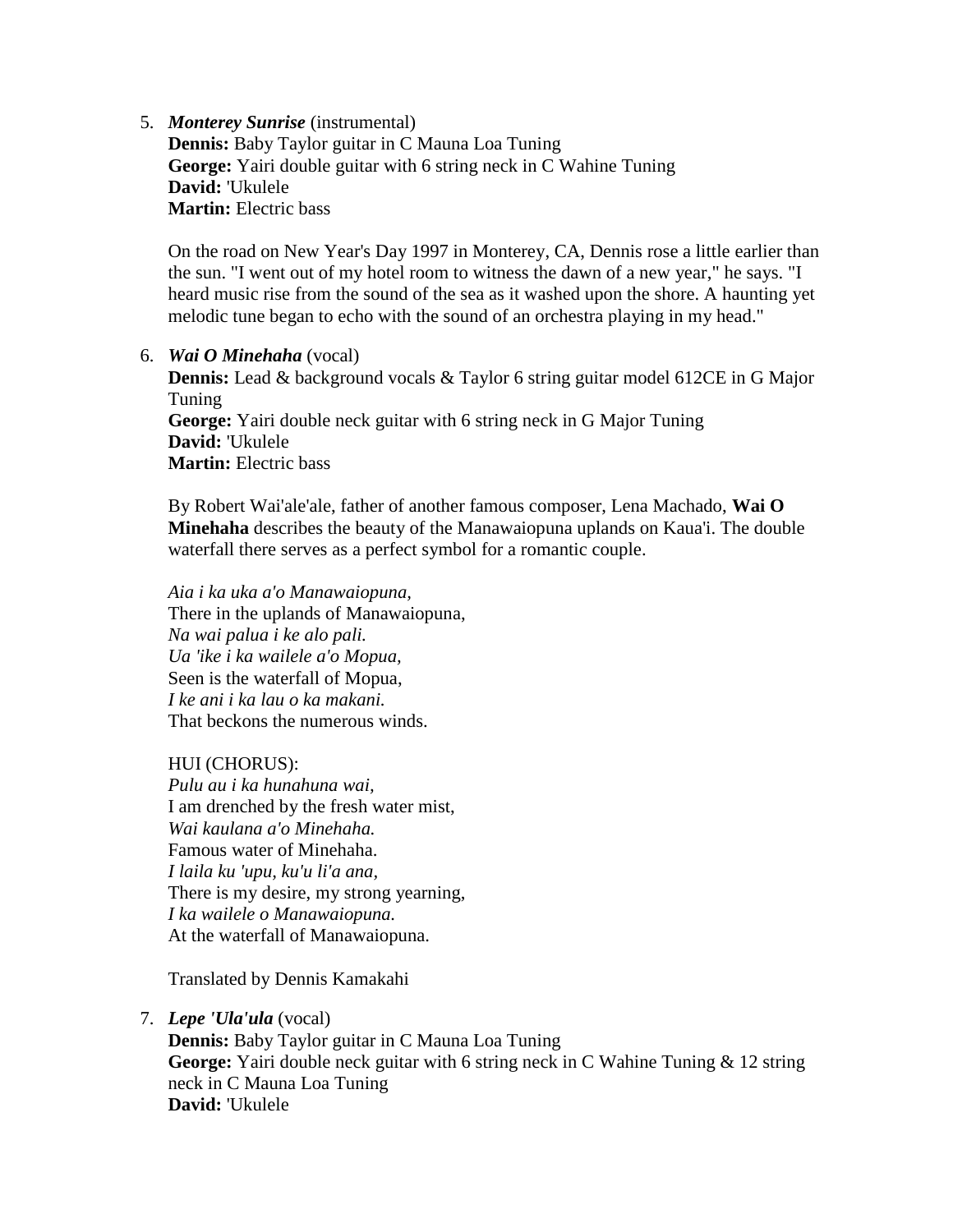**Martin:** Lead & background vocals & electric bass

Popularly attributed to *Kaimanahila* (Diamond Head), **Lepe 'Ula'ula** refers to the cockscomb of a rooster. The lyrics describe a *paniolo* (cowboy) from Waimea who uses his lariat the way that Cupid uses a bow and arrow.

*Lepe 'ula'ula, lepe o ka moa* Red comb, comb of the chicken *Ka hua kulina, 'ai a ka pelehu* Corn grain, food for the turkey

*Keiki mai au no Kawaihae* I'm the guy who hails from Kawaihae *No ke kipuka 'ili, lawe a lilo* The expert of the lasso that makes a sure catch

*'Elua wale iho, ho'i maua* There were just the two of us *Ka hau hali'i, a'o Waimea* In Waimea's cool blanket of dew

*I laila maua, kukuni e ka hao* There we both applied the branding iron *Kokope e ka 'i'o kupu, kuku'i e ka papa niho* Scraped the gumboil, prodding it from the gum

*Mai no'oe, a ho'opoina* Don't you ever forget *I ka lawe ha'aheo, ake kipuka 'ili* How proudly my lasso made its catch

*Ha'ina 'ia mai ana ka puana* Now tell the story *Lepe 'ula'ula, lepe o ka moa.* Of the red comb, comb of the chicken.

Translated by Larry Lindsey Kimura

#### 8. *Pua Lantana* (vocal)

**Dennis:** Baby Taylor guitar in C Mauna Loa Tuning tuned down to the key of Bb & background vocals **George:** Lead vocal & Yairi double neck guitar with 6 string neck in C Wahine Tuning tuned down to the key of Bb & 12 string neck in C Mauna Loa Tuning tuned down to the key of Bb **David:** 'Ukulele

**Martin:** Electric bass & background vocals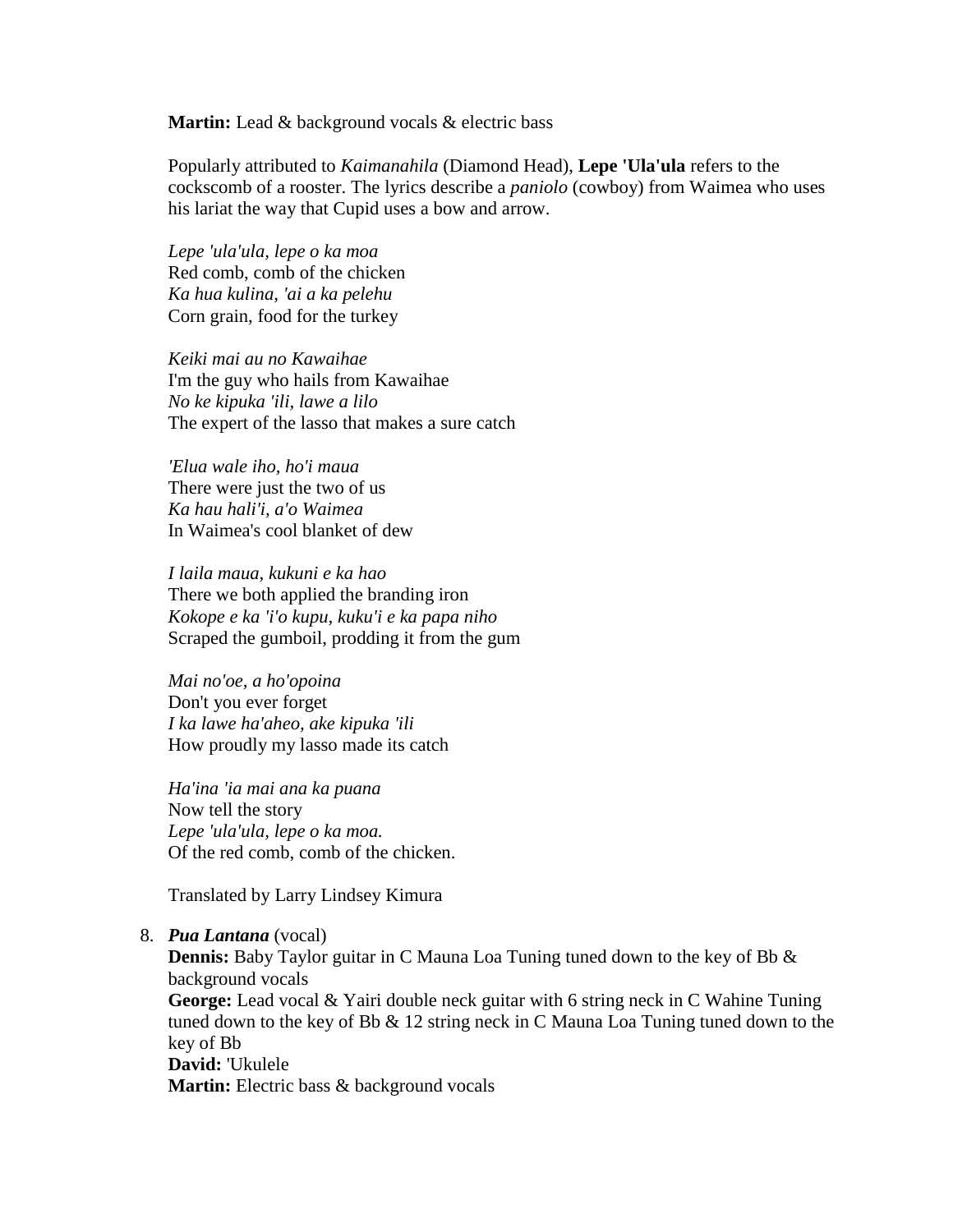Also known as **Lantana E**, this *mele ipoipo* (love song), like so many Hawaiian songs, poetically compares a loved one with lovely flowers and places of the heart. George first heard it on Marcella Kalua's fine recording with Eddie Kamae, Feets Rogers, Atta Isaacs and others on GIRL FROM PAPKOLEA (Makaha 2052).

*Aloha e ka pua e* Beloved blossom *Ka pua lasana e* The lantana flower *He makana ka ke Aloha* Love's gift *Ho'oluhi nei nui kino* Soothing and softening every part of the body

*Ku'u kino ka'i alo aku* My total attention *I na pali Ko'olau* Turns to the cliff of the Ko'olau *Lalau hele aku ana* And I am seized *I ka nui leo a ka manu* By the call of a bird

*He manu 'aha'i lono* This bird's message *I na pali Pele'ula* Calls me to the cliffs of Pele'ula *Kaua i laila* Where you and I unite *I ke kula o Kahanohano* On the clearing of Kahanohano

*He hana hui no ka'u* I am, again, in *I ka he'e wai ue one* The sand tossed water's flow *I ka wai 'ao Asia* The waters of this Asian blossom *Ho'i mai e ku'u Aloha* Oh, my love, return to me

*O ke Aloha o ka makua* The love of parents *E aia hope e* Is now placed second *Ke Aloha o ka ipo*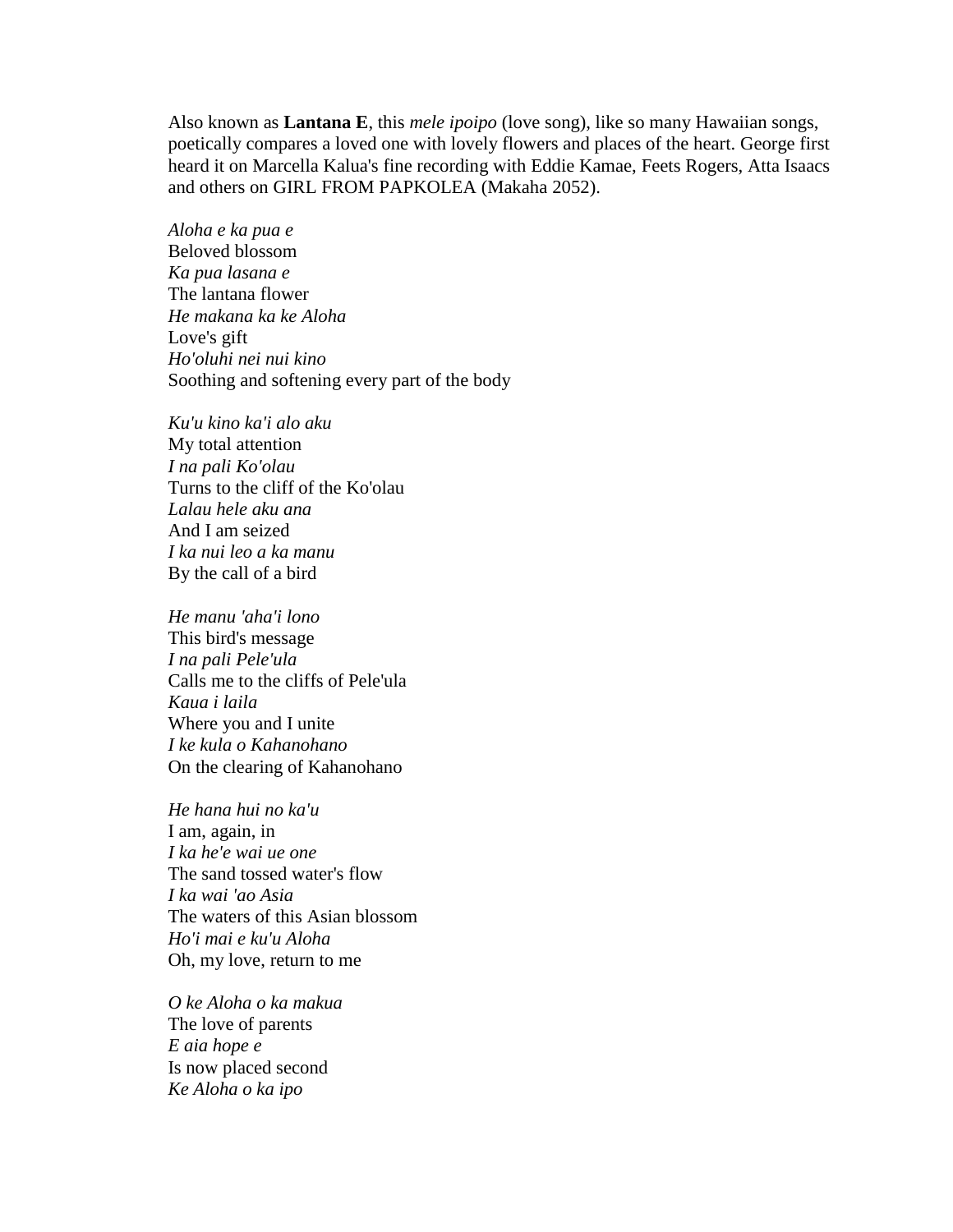To the love of my sweetheart *E aia mamua e* Which now is first

*Ha'ina* We tell the refrain *E ka pua lasana e* Of the lantana flower *Makana ka ke Aloha* Love's gift *Ho'oluhi nei nui kino* Which soothes and softens every part of the body

Translated by Aaron Mahi

9. *Whee Ha Swing* (instrumental)

**Dennis:** Baby Taylor guitar in G Major Tuning **George:** Yairi double neck guitar with 6 string neck in G Wahine Tuning (D-G-D-F#-B-D) & 12 string neck in C Mauna Loa Tuning **David:** 'Ukulele **Martin:** Electric bass

*Ki ho'alu* master Sonny Chillingworth, mentor and friend to Hui Aloha, created this rollicking instrumental to test the mettle of guitarists and their strings. "I also threw in some Uncle Fred Punahoa in the middle," says George. "Sonny and I used to do that for fun." He adds that Sonny used to credit his friends Baba Lou and Harry Hema for creating parts of the song.

# 10. *Ke Kaua Laiki* (vocal)

**Dennis:** Lead & background vocals & Baby Taylor guitar in D Major Tuning (D-A-D-F#-A-D) **George:** Yairi double neck guitar with 6 string neck in C Wahine Tuning capoed up 2 frets to the key of D **David:** 'Ukulele **Martin:** Electric bass

"Back in the 1970s, Pilahi Paki really impressed upon me that the present time, which we think of as now, will someday be history," says Dennis. "She really inspired me to compose songs that document life for future generations." This poignant, deeply personal composition from 1976 describes the infamous Tet Offensive during the Vietnam War. "Many young men lost their lives in the battle," says Dennis, "among them, some of my friends to whom this song is dedicated."

*La kanakolu i 'Ianuali,* The  $30<sup>th</sup>$  day in January, *I 'o a i'ane'i i Vietnamina* Helter skelter in Viet Nam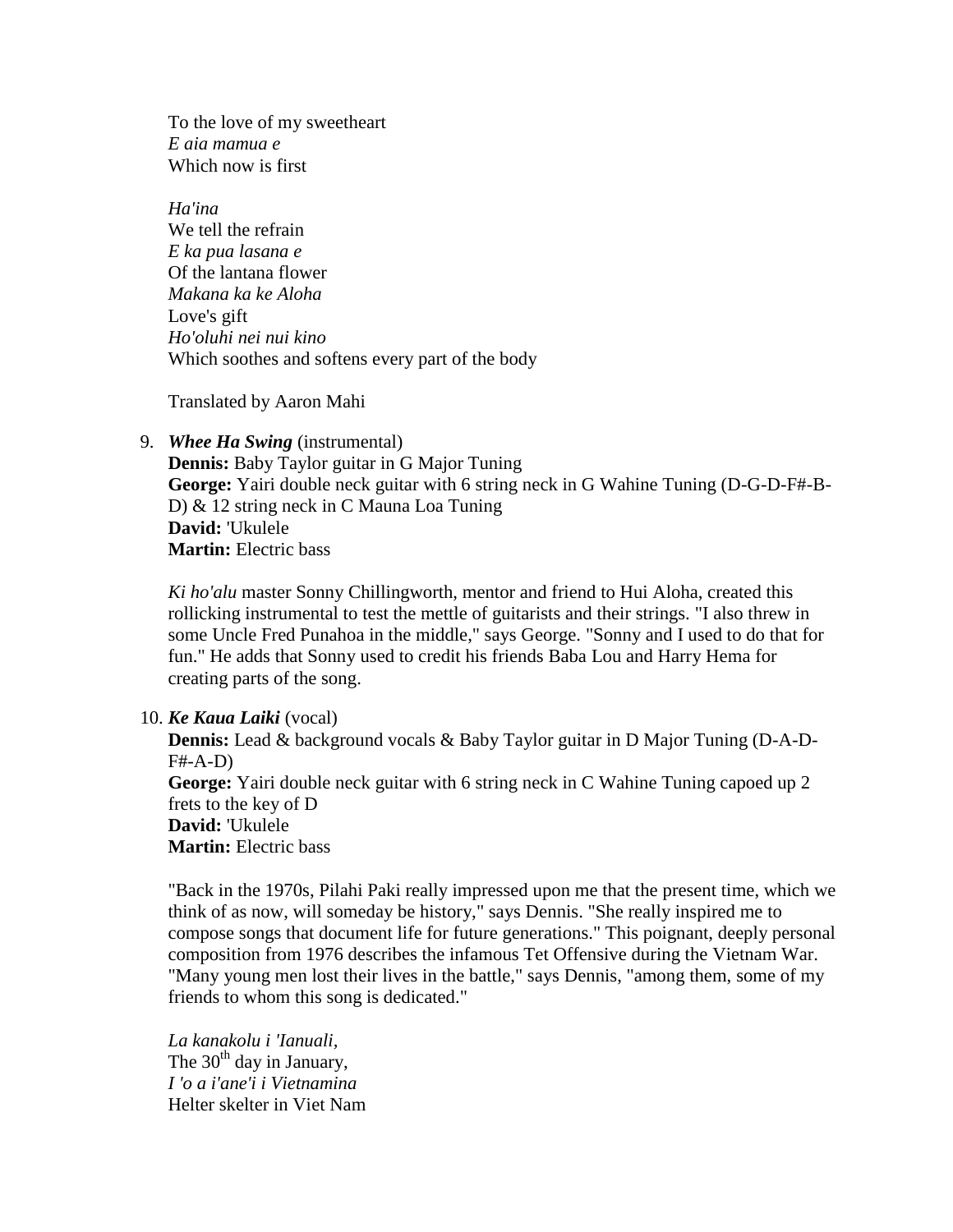*Po'ipu ka 'enemi i ka wahi pa'a* The enemy is overwhelmed in the stronghold. *I ka po'ele'ele o ka wana'ao.* In the darkness of the early dawn.

*Pa'uhia makou e ka po'e pu'ali,* We are overtaken by the soldiers, *A ne'ehope aku no Saikona.* And retreat towards Saigon.

*Ua lele na poka ma ko makou kuea,* The bullets fly by our squad, *No na pu mikini a ka lima koko.* From the machine guns of the assassin.

*Auhea e na hoaloha o keia kaua?* Where are the friends of this war? *I laila i ke kula o ke koko 'ula.* There on the blood-red plain.

*Ha'ina 'ia mai ana ka puana,* The story is told, *Ke kaua laiki la o Vietnamina.* Of the rice war of Viet Nam.

Translated by Dennis Kamakahi

# 11. *Kaimana Hila* (vocal)

**Dennis:** Baby Taylor in C Mauna Loa Tuning capoed up 2 frets to the key of D **George:** Yairi double neck guitar with 6 string neck in C Wahine Tuning capoed up 2 frets to the key of D & 12 string neck in C Mauna Loa Tuning capoed up 2 frets to the key of D **David:** 'Ukulele

**Martin:** Lead & background vocals & electric bass

The most popular song for the most famous landmark in Waikiki, **Kaimana Hila** (Diamond Head) makes reference to a moonlight outing, surfing and the old racetrack that used to lure the sporting crowd to Kapi'olani Park. At the height of the Waikiki glory days, Andy Cummings did the definitive version of this Charles E. King tune. It also served as an unofficial theme song for the celebrated 442nd Japanese-American unit in World War II. A popular 1992 reggae-inflected arrangement featured Sistah Robi Kahakalau with Hawaiian Style Band on their album Vanishing Treasures (Top Flight 2935). Hui Aloha does it with a samba rock feeling, which George says, give a hula dancer, like Kaula Kamahele, a strong entrance.

*I waho makou i ka po nei*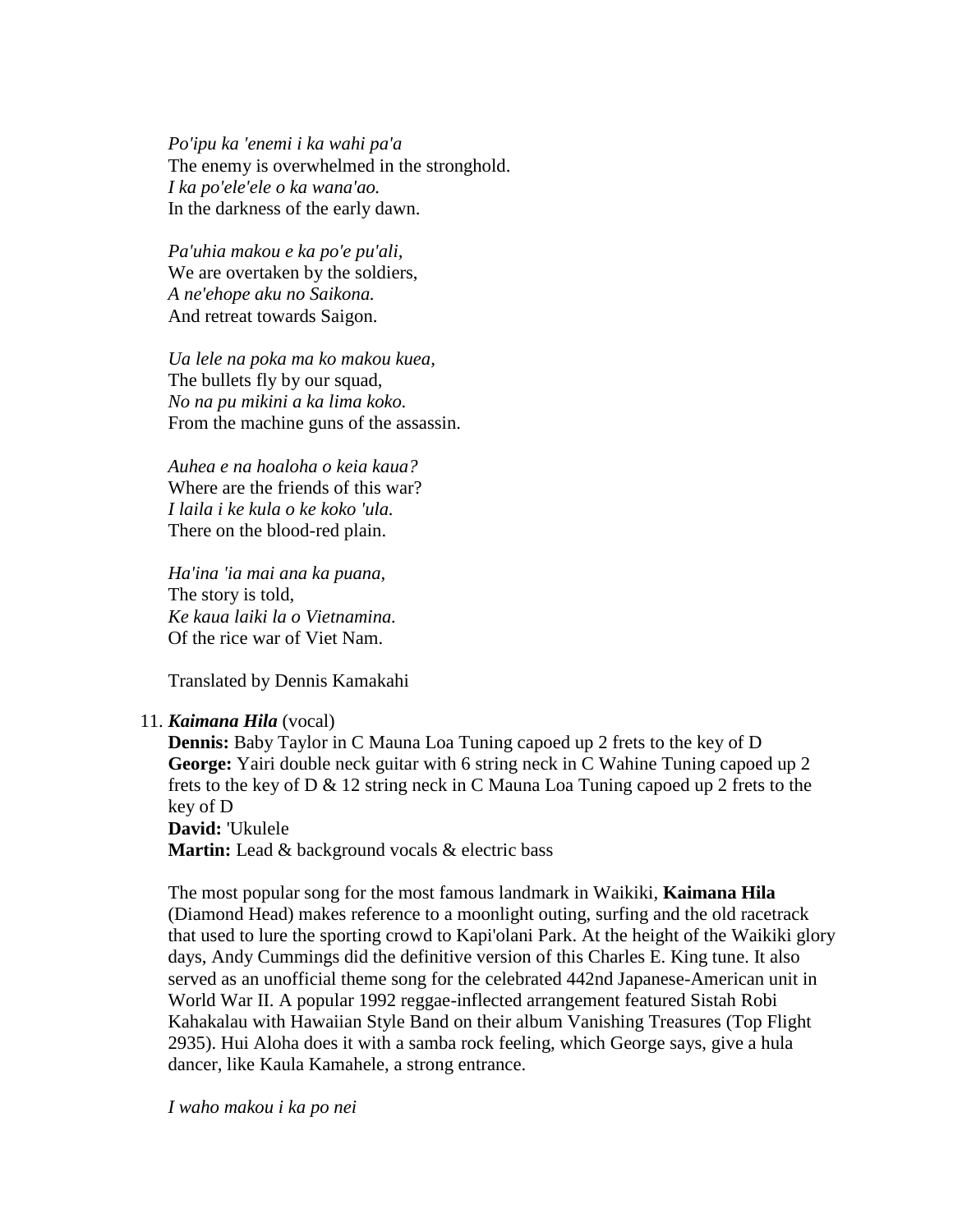We went out last night *A 'ike i ka nani Kaimana Hila* And saw the beauty of Diamond Head *Kaimana Hila* Diamond Head *Kau mai i luna* Rising above

*I waho makou i Waikiki ea* We go out to Waikiki *A 'ike i ka nani papa he'e nalu* And see the splendid surfboards *Papa he'e nalu* **Surfboards** *He'ehe'e malie* Sliding gently

*I waho makou i Kapi'olani Paka* We went out to Kapi'olani Park *'Ike i ka nani lina poepoe* See the beautiful round ring (racetrack) *Lina poepoe* Round ring *Ho'oluhi kino* It wears out the body

*Ha'ina 'ia mai ana ka puana:* Telling the theme: *A 'ike i ka nani Kaimana Hila* See the beauty of Diamond Head *Kaimana Hila* Diamond Head *Kau mai i luna* Rising above

Translated by Joe Keawe

#### 12. *Waipi'i* (vocal)

**Dennis:** Lead & background vocals & Taylor 6 string guitar model 612CE in G Major Tuning **George:** Yairi double neck guitar with 6 string neck in G Major Tuning **David:** 'Ukulele **Martin:** Electric bass

Dennis wrote this tale of rising water about an old swimming hole in Aliamanu. "It only existed after a huge downpour," he says. "It was surrounded by lush ferns and wild orchids. There were several small waterfalls that fed it and the water was never too cold."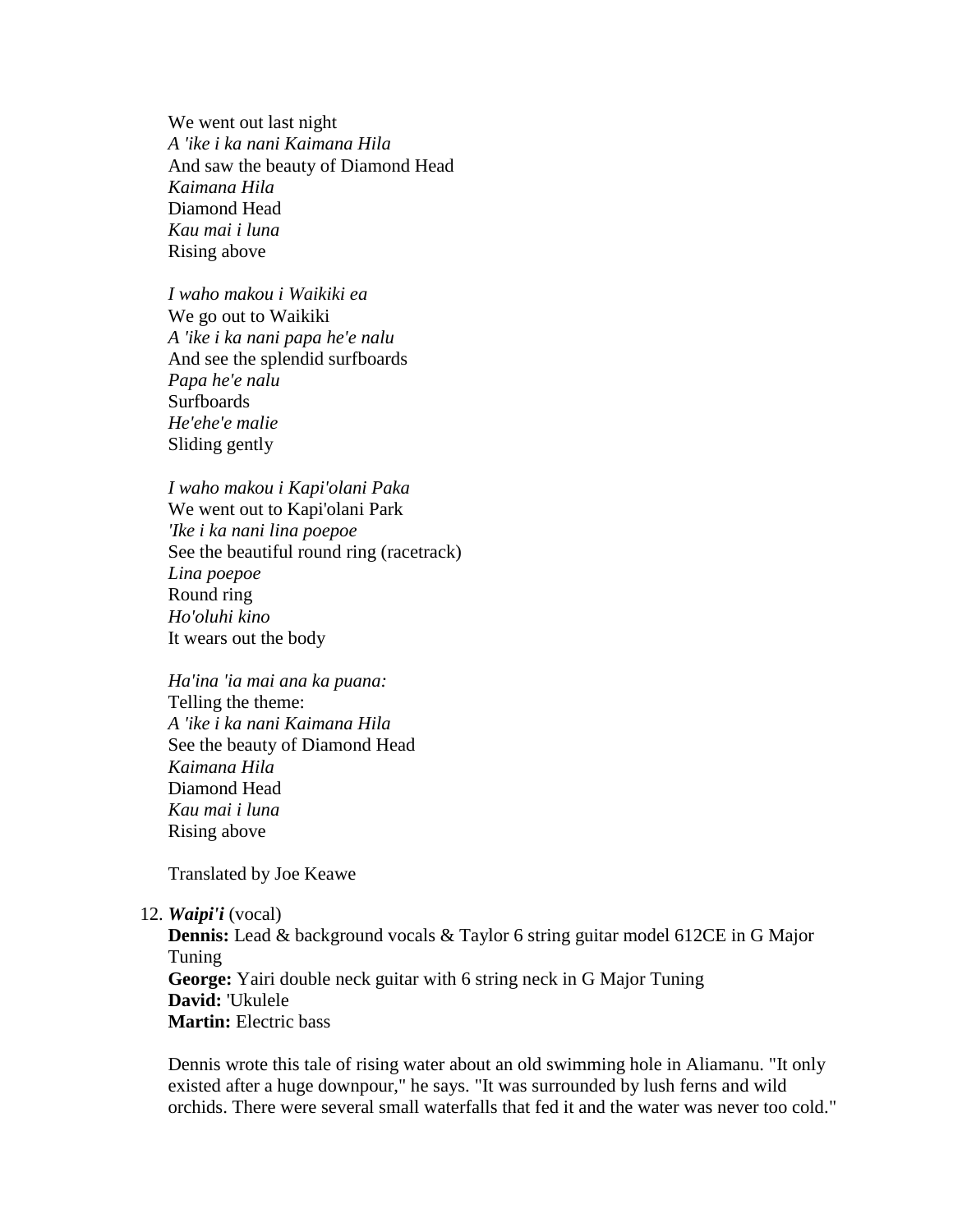Today, a golf course stands in its place. But, as Dennis says, philosophically, "The memory of this special place will live forever in my mind and in the song."

*Nani wale ka pua lantana,* How beautiful is the lantana flower, *Hoapili o ka la kakahiaka,* Companion of the morning sun, *Hihia i ka pua panini,* Interwoven with the cactus flower, *I ka makani 'olu'olu o ke Ko'olau.* In the comforting Ko'olau wind.

*Nani wale ka ua noelani,* How beautiful is the heavenly mist rain, *I ka uka uluwehi o Moanalua,* In the lush verdure of Moanalua, *Honi ana i na pua melemele,* Kissing the yellow flowers, *Na pua kiawe o Aliamanu.* The kiawe flowers of Aliamanu.

*Nani wale na manu i ka lewa uli,* How beautiful are the birds in the blue sky, *Na manu 'ula'ula o ke kuawa,* The red cardinals of the valley, *Pulupe i ka wai aniani,* Drenched by the crystal clear water, *Ka wai anuhea o Waipi'i.* The tepid water of Waipi'i.

Translated by Dennis Kamakahi

#### 13. *I Ka Po Ame Ke Ao* (vocal)

**Dennis:** Baby Taylor in C Mauna Loa Tuning **George:** Yairi double neck guitar with 6 string neck in C Wahine Tuning & 12 string neck in C Mauna Loa Tuning **David:** 'Ukulele **Martin:** Vocals & electric bass

By Lena Salis and Vicky Silva, this popular standard speaks about expressing with the eyes something that isn't verbally discussed. Ray Kane also recorded it for his album PUNAHELE (Dancing Cat 38001).

*'Ili hewa kahi mana'o la* I have but one annoying thought *Me 'ole ke kukakuka* Which we've not discussed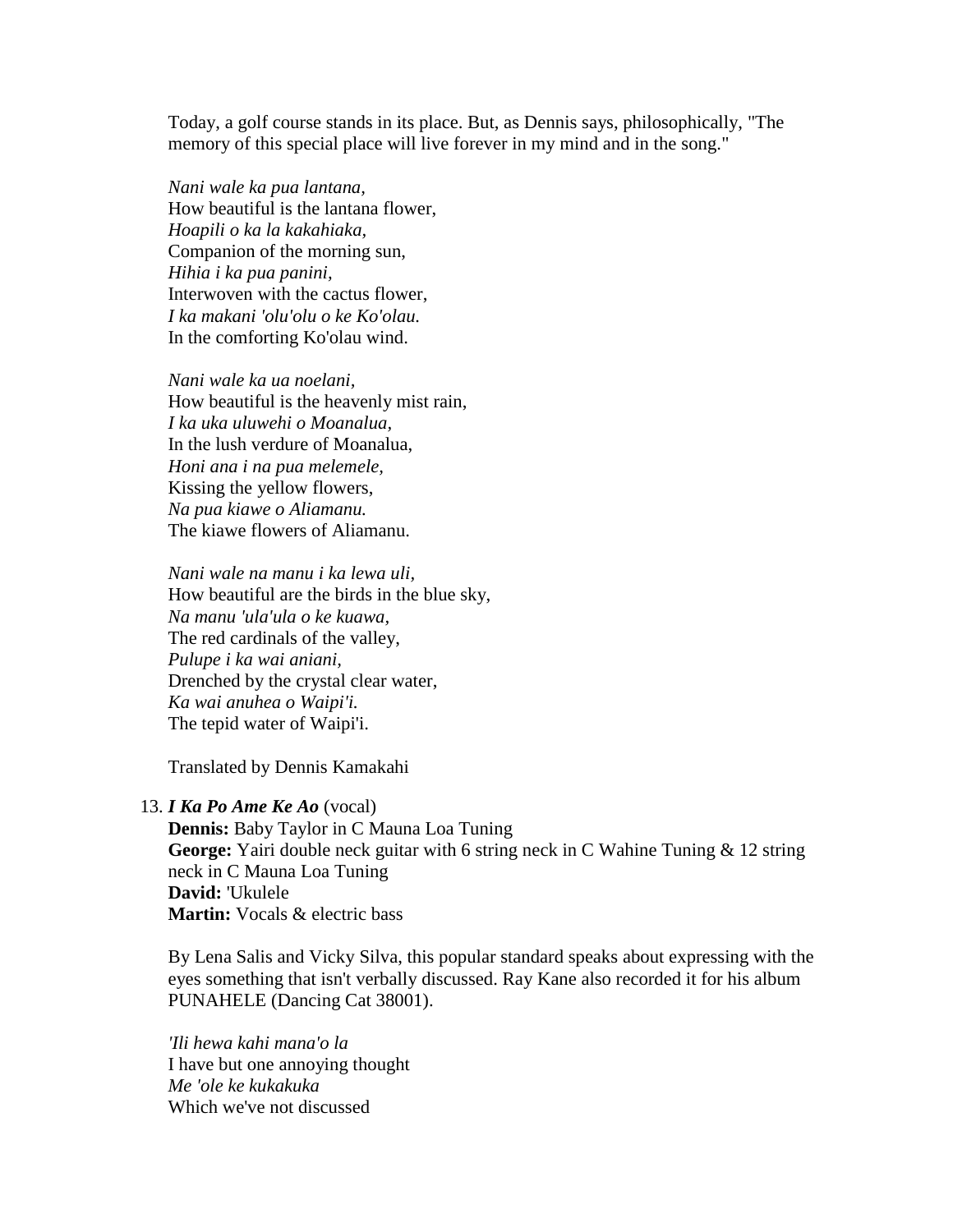*Ma ke hewa wale ku'ulia ana la* My fear, it wanes within *I ka po ame ke ao* Throughout the day and night

*Kuhi au 'ai 'ia ana la* As I dine over a meal and enjoy its tasty qualities *Ka pu'u ke momoni nei* Oh so delicious *Ma ke hewa wale ku'ulia ana la* My fear, it wanes within *I ka po ame ke ao* Throughout the day and night

*Noho au i ho'omana'o la* As I sit in my solitary thought *He beauty o kaua* And ponder our beautiful relationship *Ma ke hewa wale ku'ulia ana la* My fear, it wanes within *I ka po ame ke ao* Throughout the night and day

*Ho'omana'o, a'e ana au la* Alast! My persistent thoughts *Ke Aloha 'ia 'oe* Of love for you *Ma ke hewa wale ku'ulia ana la* My fear, it wanes within *I ka po ame ke ao* Throughout the night and day

*Ha'ina mai ka puana la* Tell the refrain *Me 'ole ke kukakuka* Of thoughts unspoken *Ma ke hewa wale ku'ulia ana la* My fear, it wanes within *I ka po ame ke ao* Throughout the night and day

Translated by Aaron Mahi

#### 14. *Panini Pua Kea* (vocal)

**Dennis:** Baby Taylor guitar in C Mauna Loa Tuning tuned down to the key of Bb **George:** Vocals & Yairi double neck guitar with 6 string neck in C Wahine Tuning tuned down to the key of Bb & 12 string neck in C Mauna Loa Tuning tuned down to the key of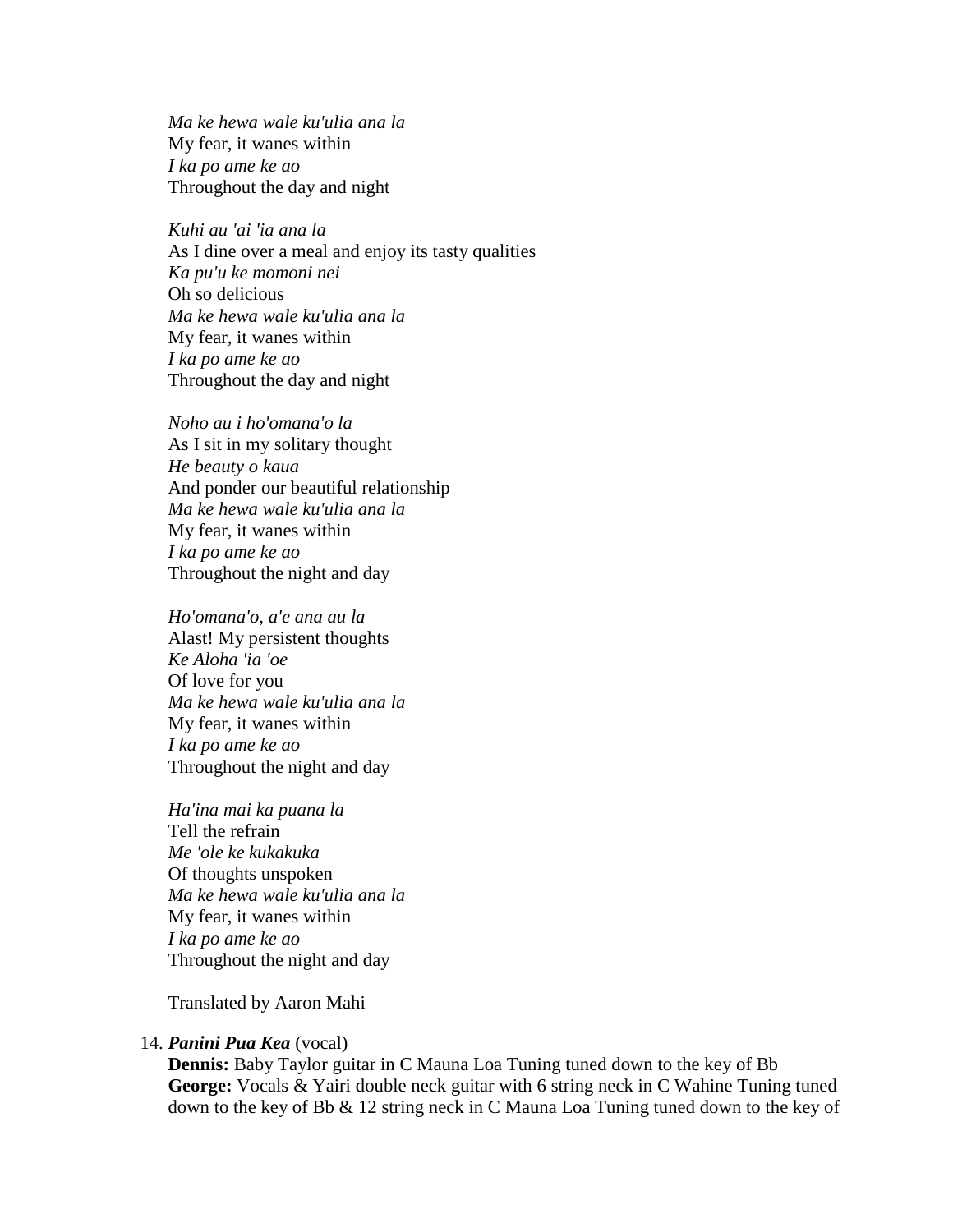Bb **David:** 'Ukulele **Martin:** Electric bass

This flirtation favorite attributed to composer and bandleader Johnny Almeida describes the effects on the heart of tasting the honey of a white cactus flower. "This is reminiscent of the Sons of Hawai'i," says George. "They combined slack key, 'ukulele and steel to create arrangements where the music comes alive."

*'Auhea iho nei o lei Aloha* Where has lei aloha gone? *Ku'u hoa i ka nani 'ao na pua* My companion amid the beautiful flowers

*Eia mai au o suipa lilo* Here am I "Sweep-all-to-myself" *Ko ipo i ke aka pua aniani* Your sweetheart in the shadow of flowers

*He aniani wale o hali'a loko* Well known is my heart's turmoil *Nowelo mao ole i ka pu'uwai* A love stirs ceaselessly in my heart

*Na wai no 'oe e a pakele aku* How can you escape its influence *I ka wai o ka panini pua kea* After tasting the honey of the white flowered cactus?

*Ha'ina 'ia mai ana ka puana* This is the end of my song *Ku'u ipo i ka nani o na pua* Of my sweet heart among the beautiful flowers

Translation by Mary Kawena Pukui

15. *Sanoe* (vocal)

**Dennis:** Baby Taylor guitar in C Mauna Loa Tuning **George:** Yairi double neck guitar with 6 string neck in C Wahine Tuning & 12 string neck in C Mauna Loa Tuning **David:** 'Ukulele **Martin:** Vocals & electric bass

By Queen Lili'uokalani (one of Hawai'i's most beloved and accomplished composers) and Kapeka Sumner, **Sanoe** describes a romance at the royal court sometime in the late 19th Century. In the 1960s, **Sanoe** was brought back into general circulation by Eddie Kamae with the Sons of Hawai'i on MUSIC OF OLD HAWAI'I (Hula Records 506). Since then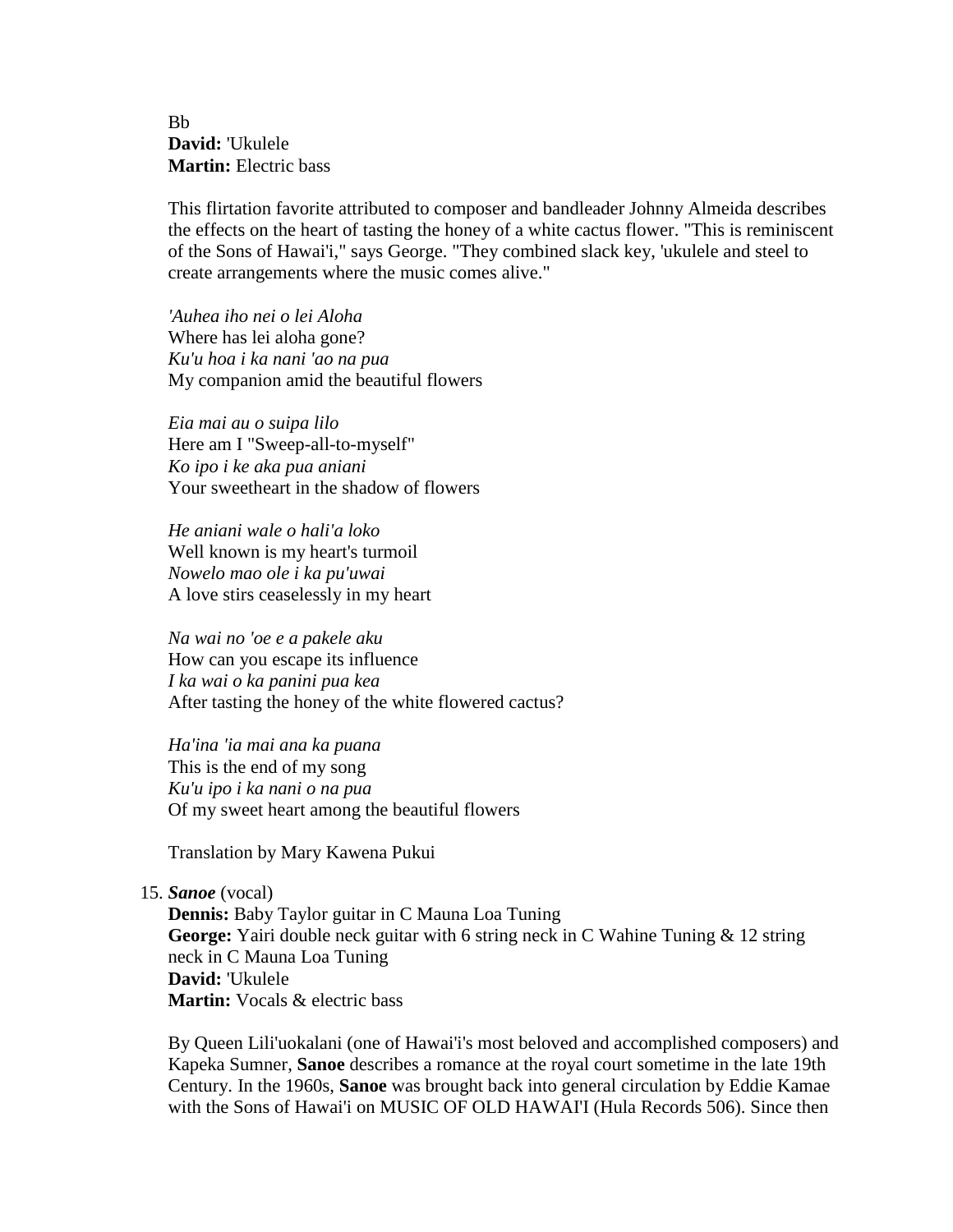it has remained a popular standard.

*'Auhea 'oe e Sanoe,* Harken to me O Sanoe *Ho'opulu liko ka lehua.* That dampens the lehua bud. *Eia ho'i au,* Here am I responding to though, *Ke kali nei i ko leo.* Waiting to hear your voice.

*'O ka pane wale mai no,* Just a reply from you, *'Olu wau me he wai 'ala.* And I am relaxed like perfume *Honehone me he, ipo ala,* Charmed like a lover, *Paila i ka nui kino.* Stirring the whole body.

*E kala ne, ia kino* Long since has this body *I piliwi ai, i laila.* Believed all that was there. *Pehea e hiki ai* How can it be possible *E ko ai i, ka mana'o.* To fulfill the thoughts of love's workings.

*Ke hea mai nei water lily,* Water lily now calls, *Ke ao mai 'oe, ia kaua* Watch out for ourselves *Eia a'e, no 'o pelo,* Now comes Fibber *Manu 'aha'i 'olelo.* The bird that carries tales.

*Lohe aku nei na, kuhina nui,* The title persons have heard, *A he 'a, hahui ko loha* Of a gathering in Rome *Ke 'oni a'e, la i luna* Moving now upward *E like me Likelike* Like the Princess Likelike